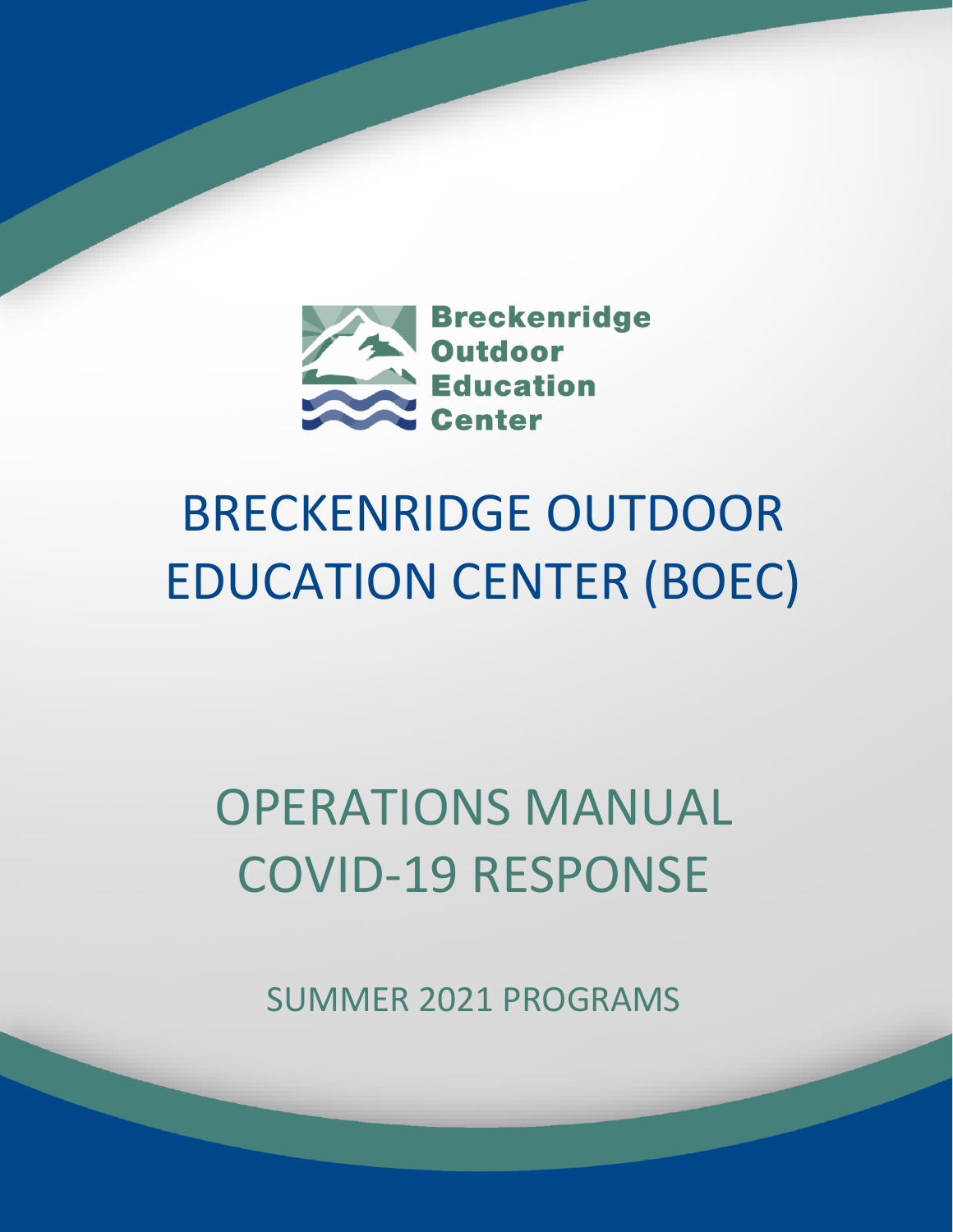# **Table of Contents**

| Patient Care & Management for Participant or Staff with Positive Symptoms Camping or on the River12-13 |  |
|--------------------------------------------------------------------------------------------------------|--|
| Management of Staff Who Have Been on a Program With a Suspected Positive CASE 13                       |  |

## **Introduction**

The Breckenridge Outdoor Education Center is committed to operating its facilities and programs in a manner that provides a safe place for BOEC staff, participants, and volunteers. The BOEC Operations Manual COVID-19 Response provides additional policies and procedures to reduce potential exposures to and spread of the severe acute respiratory syndrome coronavirus 2 (SARS-CoV-2), the virus that causes COVID-19. This information is consistent with the health and safety recommendations and ongoing monitoring efforts stated by the U.S. Centers for Disease Control and Prevention (CDC) in determining how to operate BOEC programs during the COVID-19 pandemic. The CDC Decision Tool prioritizes three steps in making the decision to open and operate camp. The BOEC used this tool to determine that opening could be achieved in a controlled and safe manner. The State of Colorado and Summit County Health Department also provided guidance and information on assessing the current level of mitigation needed based on levels of COVID-19 community transmission and the capacities of the local public health and healthcare systems, among other relevant factors. BOEC's policies and procedures meet or exceed guidelines set for by the CDC, State of Colorado and Summit County.

As additional information becomes available through governmental agencies, medical authorities, academic institutions, and professional industry associations, the policies and procedures in the BOEC Special Operations Manual will be updated. Staff and volunteers will be trained on policies and procedures as they evolve.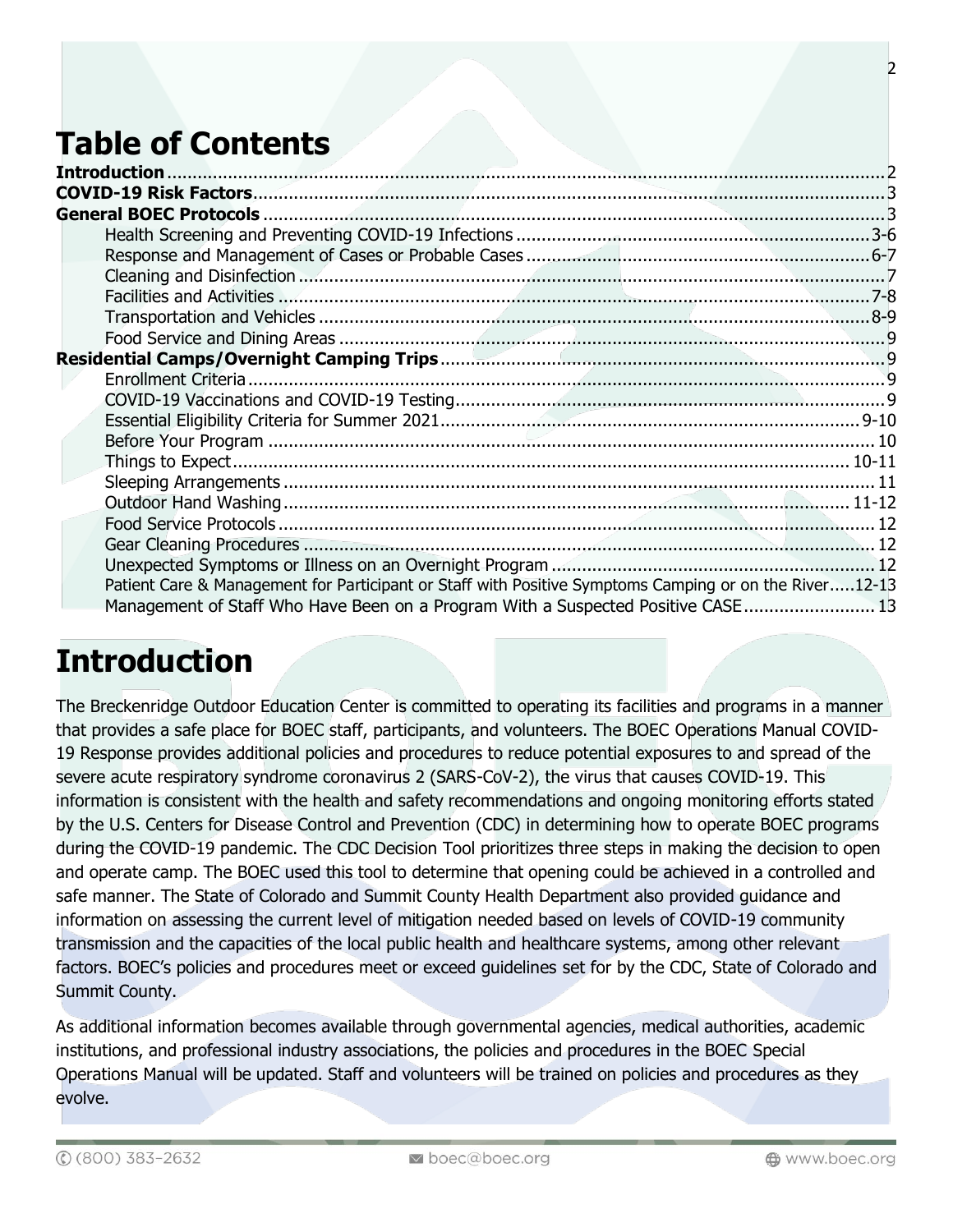

## **COVID-19 Risk Factors**

According to the Federal Government the high-risk factors include age (60+) and underlying health conditions: cardiovascular or respiratory issues, severe obesity (body mass index [BMI] of 40 or higher), chronic kidney disease undergoing dialysis, liver disease, and those who are immunocompromised due to cancer treatment, smoking, bone marrow or organ transplantation, poorly controlled HIV or AIDS, and prolonged use of corticosteroids and other immune weakening medications. Residing in a congregate care facility may compound existing individual risk factors.

In addition, while disability alone may not be related to a higher risk for contracting COVID-19 or having severe illness, individuals with limited mobility or who cannot avoid coming into close contact with others, those who have trouble practicing preventative measure such as hand washing and social distancing, and those who may not be able to communicate symptoms of illness may be at higher risk of becoming infected or having unrecognized illness.

# **General BOEC Protocols**

## **Health Screening and Preventing COVID-19 Infections**

**Staff Health- Program Staff**

**Regular Screening and Assessment**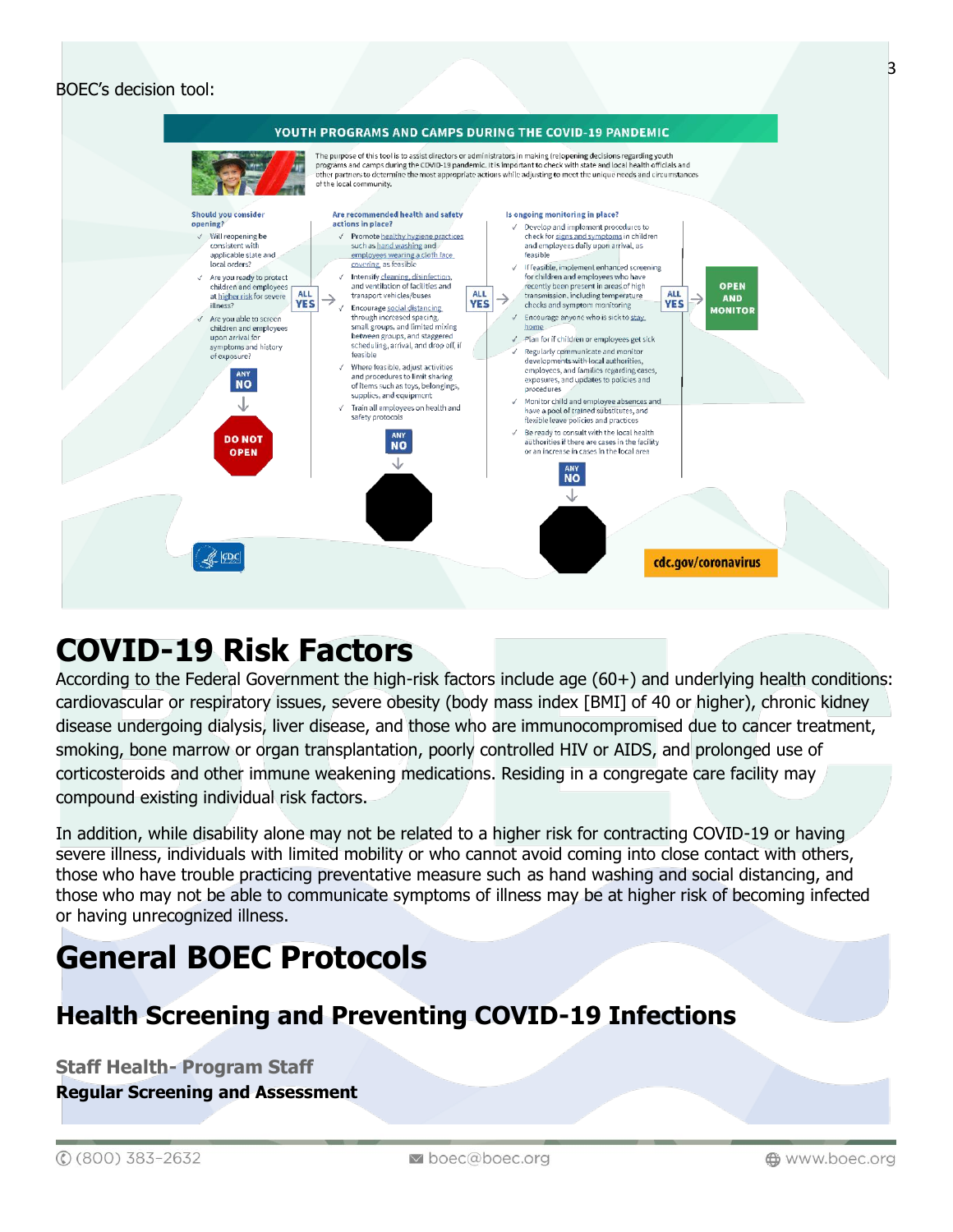- Daily Staff Health Checks
	- o Daily symptom tracking must occur with daily temperature checks and filled out on the Employees' Health Screening Google Form upon arrival and departure of the work place
	- $\circ$  Staff are informed that if they are showing any sign of illness that they cannot report to work. Typical symptoms include but are not limited to:
		- **•** Fever or chills (Anything above 100.4 degrees)
		- Cough
		- Shortness of breath or difficulty breathing
		- **Fatigue**
		- Muscle or body aches
		- **Headache**
		- New loss of taste or smell
		- Sore throat
		- Congestion or runny nose
		- Nausea or vomiting
		- **Diarrhea**
- Provide all staff with support and referrals for their mental health needs.

#### **Symptomatic Employees:**

- If an employee is exhibiting COVID-19 related symptoms upon arrival to work, or becomes sick during the day, their supervisor must separate them from other employees and participants and send them home and notify the office manager.
- The supervisor should document the circumstances of the worker's illness to help with contact tracing, as applicable and provide information to the office manager who will contact Summit County Public Health.
- Because one can carry COVID-19 with no symptoms at all, anyone who has been in close contact with a person known to have had the virus, or whose family or friends show signs of exposure, should behave as if they are infected, isolate themselves, and contact their physician.
- Returning to Work:
	- $\circ$  Workers with positive test of acute respiratory illness associated with COVID-19 may return to work after (a) home isolation for the CDC recommended 10 days since their first symptoms or positive test, and (b) medical authorization.

An employee sent home can return to work when:

- He or she has had no fever for at least three (3) days without taking medication to reduce fever during that time; AND
- Any respiratory symptoms (cough and shortness of breath) have improved; AND
- An employee may return to work earlier if a doctor confirms the cause of an employee's fever or other symptoms is not COVID-19 and releases the employee to return to work in writing.

#### **Participant Health**

Eligibility to participate in programming is first determined by any County-imposed mandates or government orders guiding program providers. BOEC reserves the right to provide programming only to local families OR to any participant who has been appropriately screened and meets the essential eligibility criteria.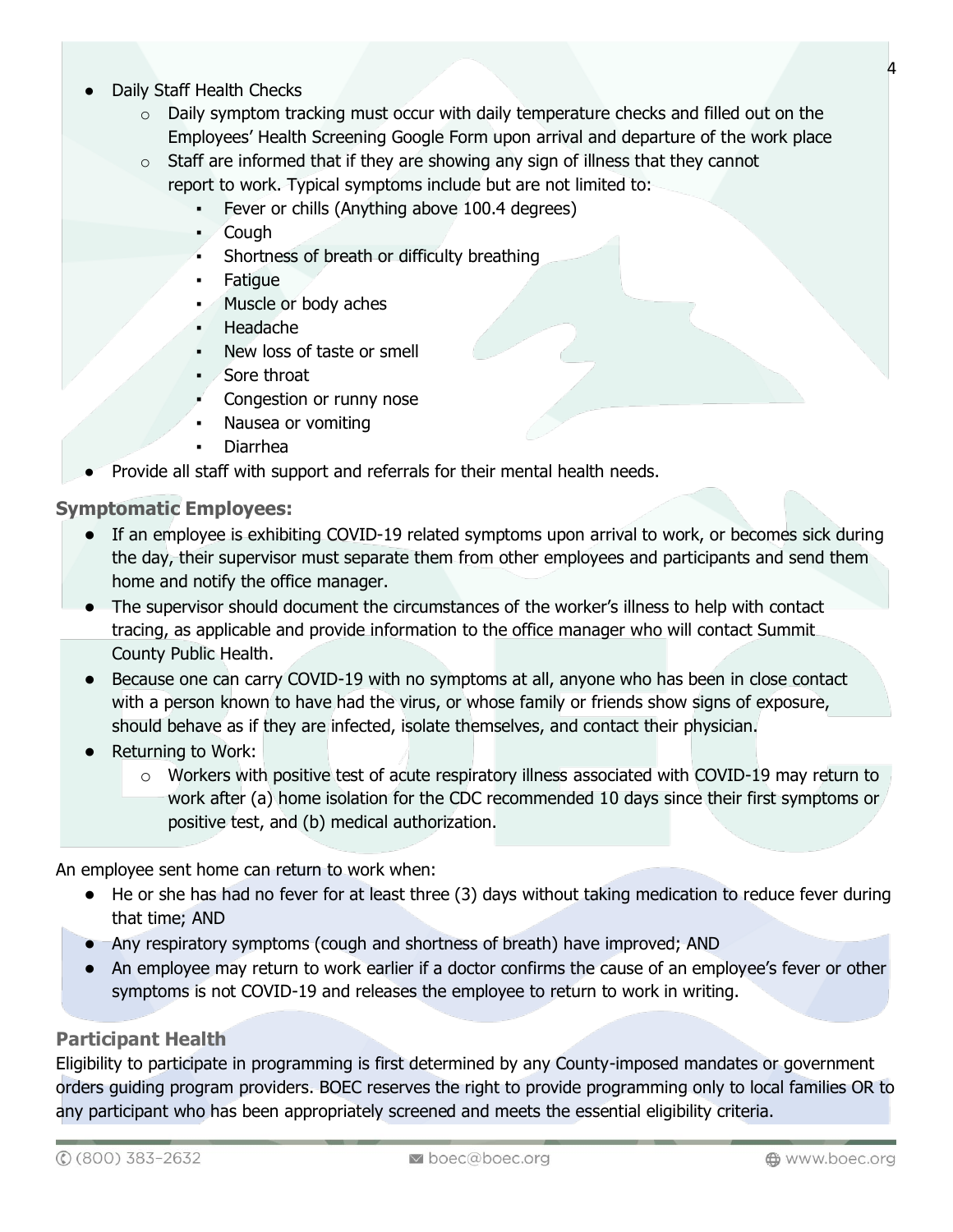#### **Check in/Check Out Procedures**

- One staff member wearing a face covering and gloves will do parking lot check-in and check-out with parents, maintaining physical distancing guidelines.
	- $\circ$  There will be a screening station in the parking lot before students are dropped off at the BOEC Wilderness Campus in Breckenridge.
	- o Mobile programs like Lake Dillon or Swan Mountain will have a check-in station away from equipment and other staff or students.
- Daily symptom tracking must occur with daily temperature checks for each student.
	- $\circ$  A Google form will be used on a sanitized tablet to record students and staff results.
- The check-in staff member wearing a face covering and gloves will take the students temperature with a no-touch thermometer.
- BOEC will carry multiple no-touch thermometers for back-up.
- If a student shows any symptoms of illness or runs a temperature of 100 degrees Fahrenheit or higher, the student will not be able to attend programming.
	- o MOST COMOMON SYMPTOMS OF COVID-19 (not an exhaustive list)
		- Fever or chills
		- **Cough**
		- **Shortness of breath or difficulty breathing**
		- Fatigue
		- Muscle or body aches
		- Headache
		- New loss of taste or smell
		- Sore throat
		- Congestion or runny nose
		- Nausea or vomiting
		- **Diarrhea**

Parents/caregivers MUST keep their child/loved one home if they are exhibiting any of these symptoms of illness. If a student arrives with any symptom listed above they will be sent home at the check-in point. If a participant become ill during the activity, please refer to the Response and Management of Cases or Probable Cases section.

Please visit [https://www.cdc.gov/coronavirus/2019-ncov/if-you-are-sick/steps-when-sick.html#discontinue](https://www.cdc.gov/coronavirus/2019-ncov/if-you-are-sick/steps-when-sick.html%23discontinue-isolation)[isolation](https://www.cdc.gov/coronavirus/2019-ncov/if-you-are-sick/steps-when-sick.html%23discontinue-isolation) for tips on what to do at home.

#### **Staff Training**

Staff training will include BOEC's regular policy and procedures on all activities as well as special training on COVID-19 guidelines. Those guidelines will then be taught to each student. Topics include but are not limited to:

#### **Hygiene**

- Staff will teach the process to sneeze into the fold of their arms; staff will also carry tissues in the field.
- Staff will teach students to avoid touching their eyes, nose, and mouth; as much as possible, students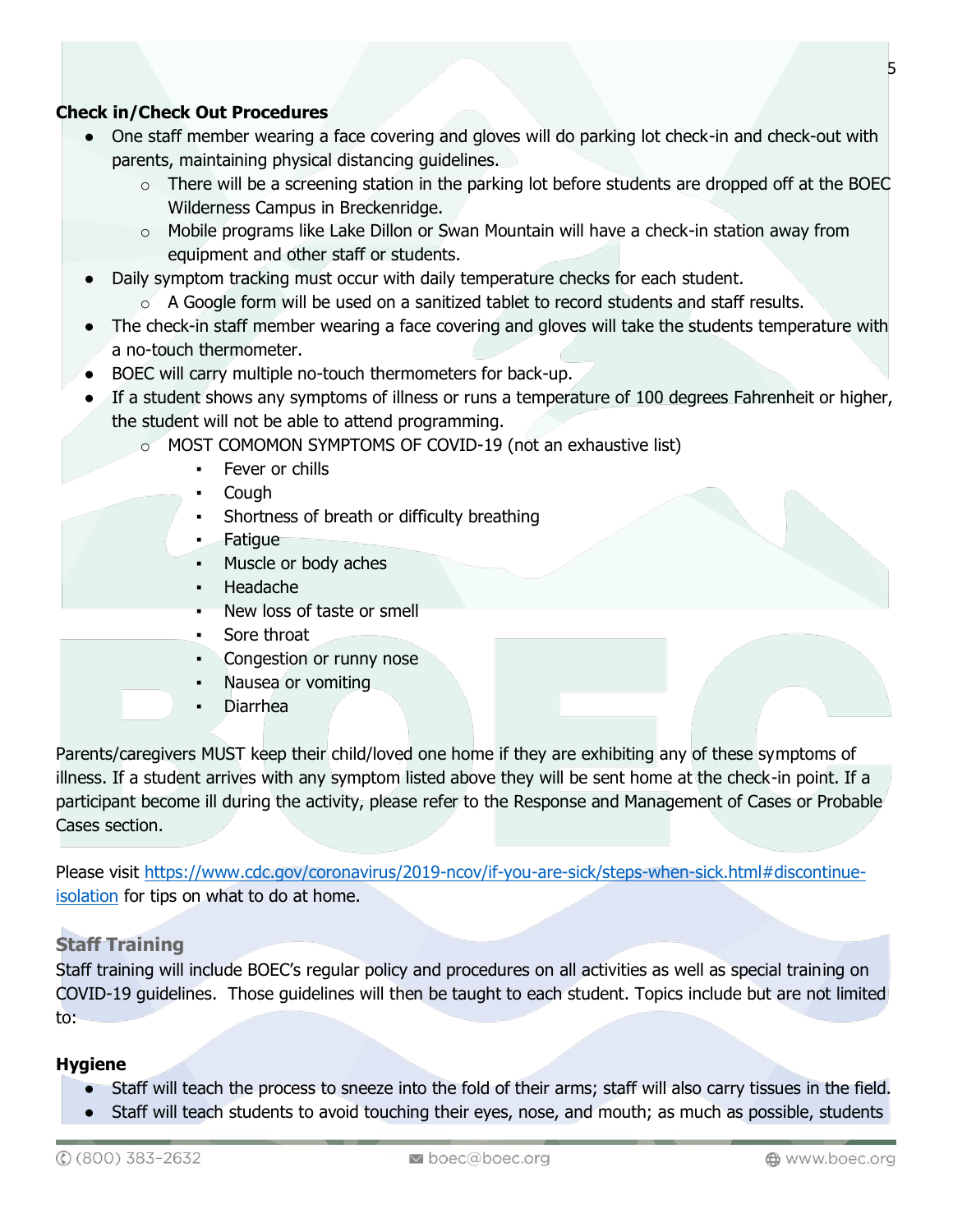will be required to follow physical distancing guidelines and avoid gear sharing with other participants whenever possible.

- All students will not share any personal items including food and water bottles.
- Staff will make mobile hand washing stations available for washing hands while programming outside. In the event that water and soap are not available, staff are permitted to use hand sanitizer.

#### **Face Masks and Cloth Face Covers**

- Staff and students will be required to wear a face covering for certain parts of programming like launching and landing boats, rock climbing tie-in, and ropes course events.
- Parents/ caregivers picking up and dropping off students are required to wear masks or facial coverings.
- Face masks and facial coverings must be laundered or changed daily to prevent spread of infection.
- BOEC will provide extra face masks as needed.

#### **Handwashing**

- All students and staff are taught the correct "20-second" protocol for hand washing and are required to thoroughly wash their hands frequently throughout the day, including:
	- $\vee$  Upon the start of each day at a BOEC program.
	- $\blacktriangleright$  Before and after snacks and lunch.
	- $\blacktriangleright$  Before and after program activities.
	- ◆ After an "unguarded" sneeze or cough within 6 feet of group.
	- $\blacktriangleright$  After using the restroom.
	- $\blacktriangleright$  At the end of the program day.
	- Staff carry extra water and soap for mobile hand washing and hand sanitizer.
		- $\circ$  Hand sanitizer will be made available for when soap and water is not readily available.

#### **Physical Distancing**

- There will be a maximum group size of 10 students and minimum of 2 staff members. Groups of 25 will be allowed outside as long as they are separated into smaller 10 person groups that will never interact.
- The same staff members will be designated to the same group of students each day if the program is a series.
- Staff will encourage participants to practice physical distancing as recommended by the CDC and CDPHE, keeping 6 feet of distance between individuals. To help, visual and/or physical barriers will be used (such as harness circles with designated zones, tables, signage, etc.).
- All personal belongings must be labeled with the student's name and will be kept in a designated area 6 feet away from other student's belongings.

## **Response and Management of Cases or Probable Cases**

#### **Considerations for Facility Closure**

If students or staff show any symptoms of illness or run a temperature of 100.4 degrees Fahrenheit or higher, they will be isolated from the group (but still within sight) until a parent or emergency contact can retrieve them. The student then cannot return to the program until they are symptom free for 72 hours without the aid of medication.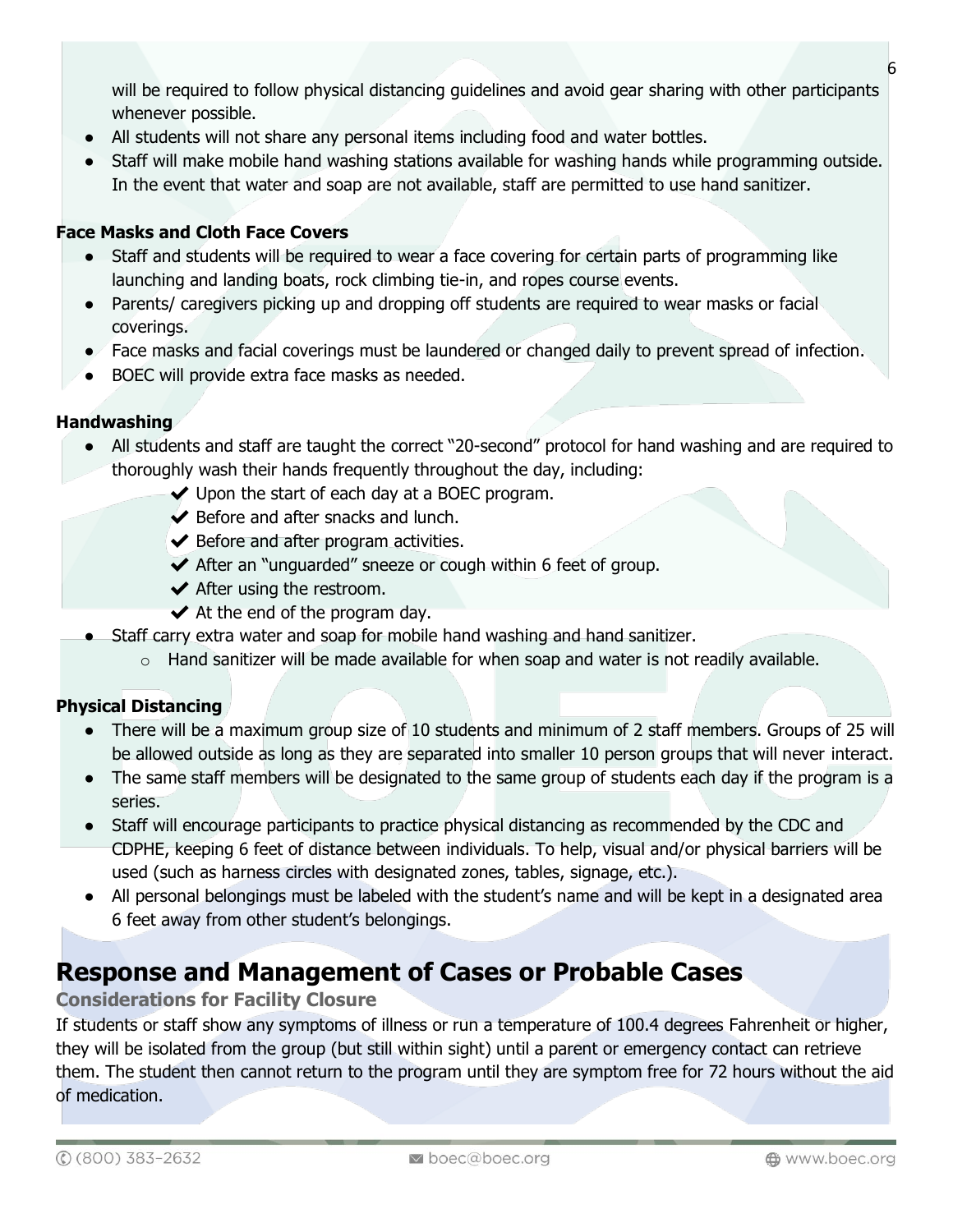For a positive or suspected case of COVID-19:

- The Office of Early Childhood's guidance states "Note that Amended Executive Order D 2020 035 has changed the minimum time period a child care facility must close if there is a positive or suspected case of COVID-19 in a student, parent of a student, or staff member at the facility from 72 hours to 24 hours. During this closure a facility should conduct a thorough cleaning as outlined by the Centers for Disease Control (CDC)."
- Due to the CDC guideline recommending we, "wait at least 24 hours before cleaning and disinfecting a work space. If 24 hours is not feasible, wait as long as possible", we will monitor the situation and close program areas as needed.

#### **Designated Sick Space**

The BOEC will have a designated space for students and staff showing signs of illness. Students must be supervised and isolated from staff and other participants. Substitute staff will be available to cover for ill or quarantined staff.

## **Cleaning and Disinfection**

Increased Frequency of Cleaning and quarantining of equipment

- BOEC will follow cleaning procedures as outlined by the Centers for Disease Control (CDC):
	- o Determine what needs to be cleaned.
	- o Determine how areas will be disinfected.
	- o Consider the resources and equipment needed.
	- o Clean visibly dirty surfaces with soap and water prior to disinfection.
	- $\circ$  Use the appropriate cleaning or disinfectant product.
	- o Always follow the directions on the label.
- BOEC will use products that meet the EPA criteria for use against SARS-CoV-2, the virus that causes COVID-19.
- Disinfect all high-touch areas at start and end of the day and, when possible, throughout the day.

## **Facilities and Activities**

**Activities**

- Programming will be designed to limit physical contact among students.
- Special use activities, such as boating, ropes course, biking, cooking and camp crafts, compasses and maps, etc. will require specific cleaning and sanitizing protocols. Each will follow manufacturer's recommendations.
- BOEC will limit the equipment in use to those that are easily cleanable, non-porous, with smooth surfaces and eliminate soft, fabric toys, dress-up clothing, sensory tables and water play.
- Staff will only play small group games and games that do not include physical contact.
- BOEC will keep groups of students together in one groups with the same staff each day, if possible, especially when a program spans several days.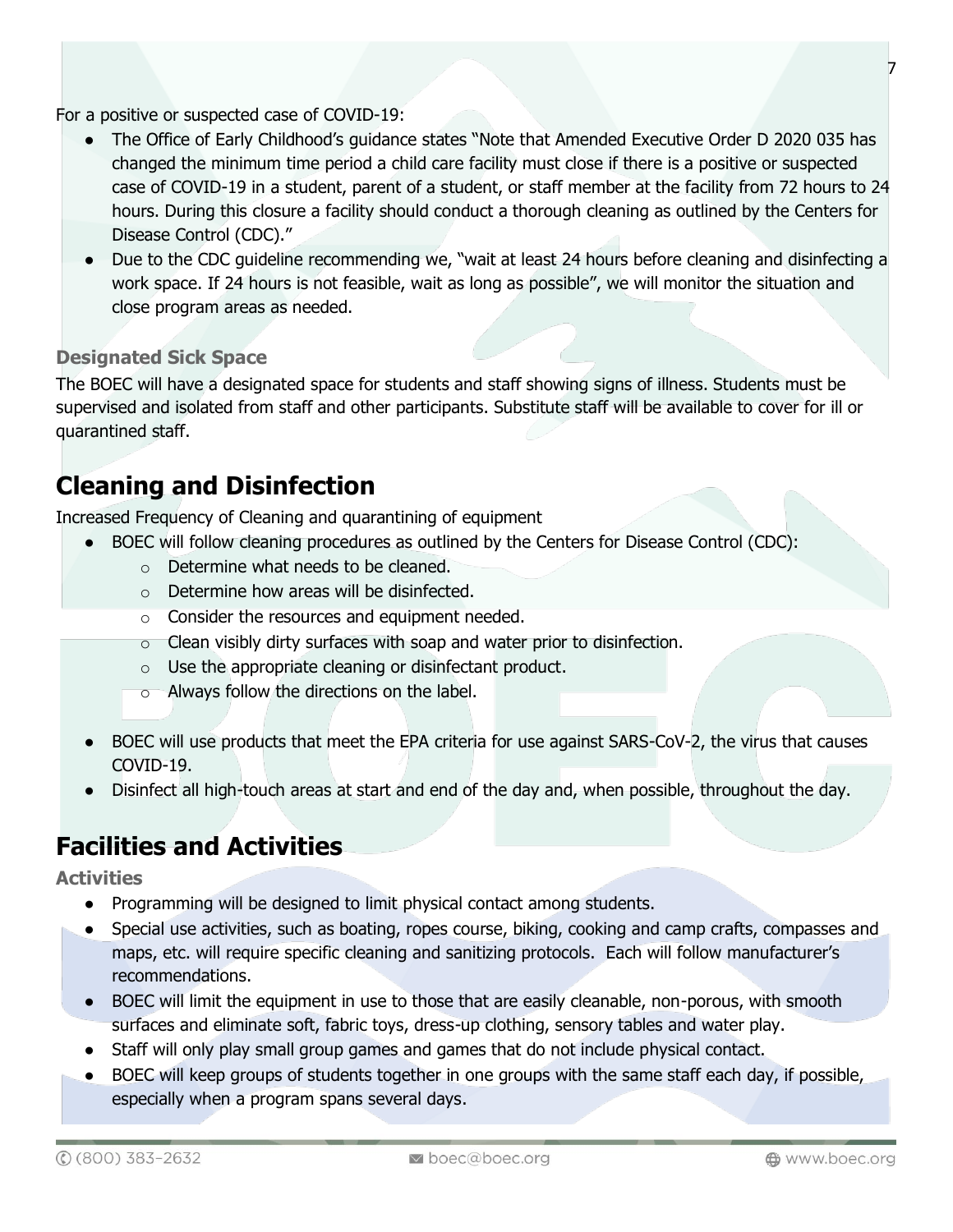- $\circ$  On any particular day students will not join another group or engage in activities with students from another group.
- $\circ$  Students will be in the same group for the duration of the session at each program.

#### **Square Footage Requirements**

- Groups of 10 will be provided with a minimum of 36 sq ft of space per student while indoors.
- Groups of up to 25 will be allowed with proper social distancing and mask wear outdoors. Smaller groups will likely be made out of the 25.

#### **Common and Shared Spaces**

- The number of student-staff and student-student interactions in common spaces will be limited as much as possible (equipment, hallways, bathrooms, etc.).
- When common spaces are used, cleaning will take place before and after use.
	- $\circ$  The Griffith bathrooms will be the only allowable for site based programs and will be disinfected between groups and/or several times a day as use requires.
	- $\circ$  Public bathrooms will be used for some programs and additional handwashing and sanitizing will be encouraged when the student returns to the group.
- Designated bathrooms will be chosen before the program starts so all staff are aware.

#### **Common Programming Supplies and Sports Equipment**

- All common programming supplies will be cleaned and sanitized before and after use.
- All manufacturer's recommendations on cleaning and sanitizing will be followed.

#### **Storage Space for Personal Items**

● All personal belongings must be labeled with the student's name and will be kept in a designated area 6ft away from other student's belongings.

## **Transportation and Vehicles**

#### **BOEC Organized Travel Vans**

- In cases when transportation is necessary, physical distancing will be maintained during loading and unloading. The vehicle capacity must not exceed 50% capacity and should accommodate the greatest physical distance between participants. Maximum of seven people and the driver.
- Staff must uphold the same cleaning and disinfecting standards in vehicles as for other spaces.
- Facial coverings must be worn by all staff and students while traveling in vehicles.
- Participants of programs may use Free Ride/public transportation services as allowed under Summit County and/or CDPHE guidance.
- Students will load the vans back to front to keep the most amount of social distancing possible.
- Students will use the same seat when re-loading the van upon finishing the day.
- Windows will remain cracked to encourage air flow.
- Drivers will ensure fresh air is drawn in and not recirculating inside the van with A/C in recirculating mode.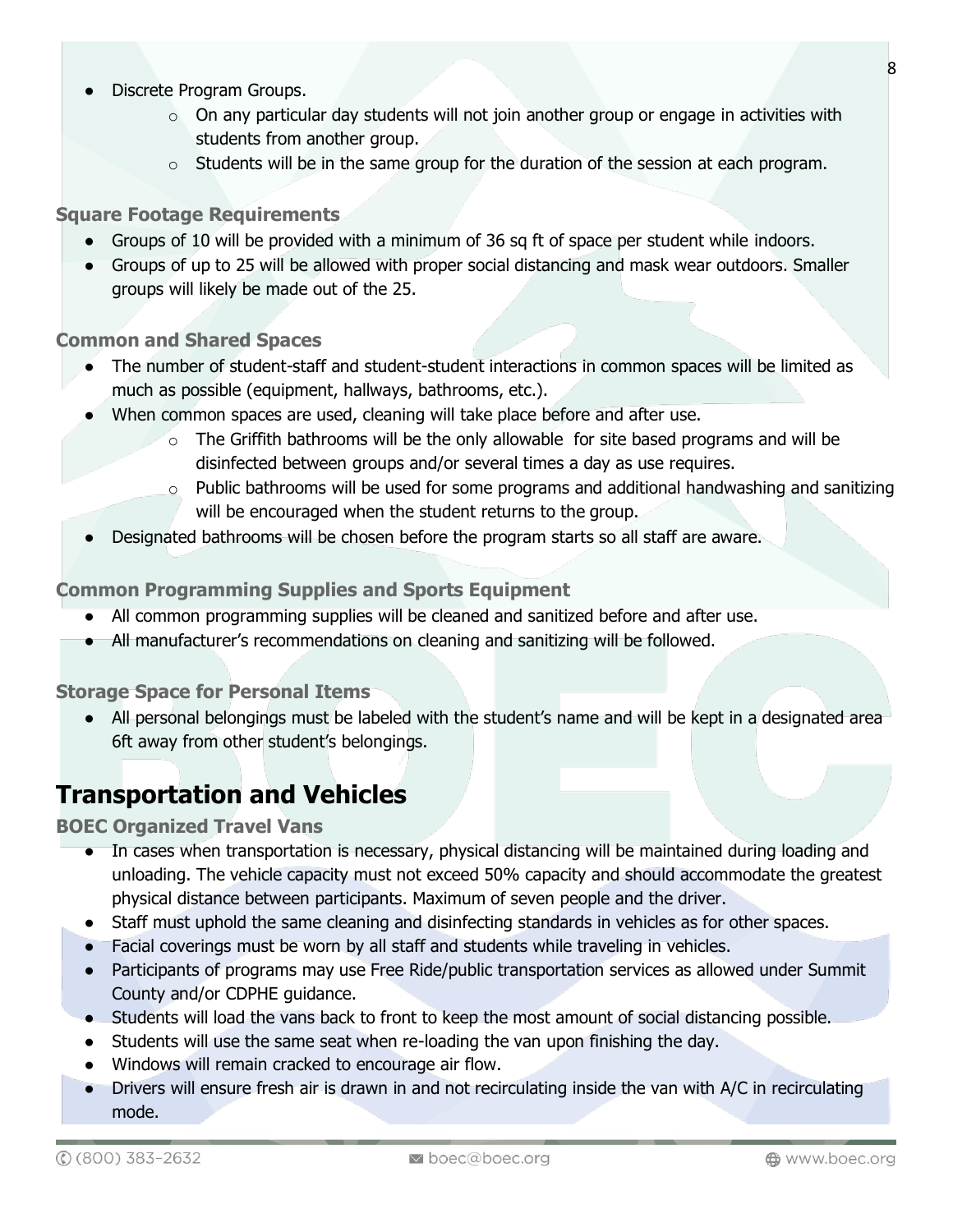● Use hand sanitizer before entering/exiting the vehicle.

## **Food Service and Dining Areas**

- BOEC will provide no food service on day camps aside from some possible pre-packaged snacks preapproved by program directors.
- Students are responsible for all lunches and utensils etc.
- Meal times will be staggered if necessary to avoid a large group.
- Staff must clean and disinfect all surfaces before and after all meals and snack times.
- Students will not share any personal items including food and water bottles.
- Students will wash hands before and after eating any food or snacks.

# **Residential Camps/Overnight Camping Trips**

## **Enrollment Criteria**

BOEC reserves the right to screen all participants for eligibility in overnight programming. For those who are at higher risk for severe illness from COVID-19 as defined by the [Centers for Disease Control \(CDC\),](https://www.cdc.gov/coronavirus/2019-ncov/need-extra-precautions/people-at-higher-risk.html) please carefully consider, in conjunction with your healthcare provider, whether to attend a BOEC program at this time. The remote locations of our mobile overnight programs are often away from medical facilities. Communication and transportation can be difficult and evacuations and medical care may be significantly delayed. The BOEC has a flexible refund policy and can work with you in order to fulfill these considerations. Contact the Wilderness Program to learn more.

## **COVID-19 Vaccinations and COVID-19 Testing**

- BOEC strenuously recommends that everyone take whatever COVID vaccine is available to them prior to enrolling in a BOEC Wilderness program.
- In the event a participant has not been vaccinated for COVID-19, BOEC will require proof of a negative PCR- COVID-19 test within four days prior to arrival at BOEC for any overnight or mobile programs.

## **Essential Eligibility Criteria for Summer 2021**

#### **Call the Wilderness program at 970-453-6422 with any questions/concerns around eligibility or email our Admissions Director at: [claire@boec.org.](mailto:claire@boec.org)**

- Must be able to properly wear an appropriate facial covering. Facial coverings must be worn over the nose and mouth whenever a participant is within six feet of another person, inside any building or vehicle, on the ropes course, or in boats as instructed by BOEC staff.
- If a student cannot independently manage any of the following, they will be required to have only one designated caregiver from their household to assist with any additional needs:
	- $\circ$  Personal care/hygiene/ADL's including proper frequent handwashing, bathroom functions etc.
	- Ability to feed oneself and drink water unassisted.
	- Transferring into and out of their wheelchair, if applicable.
	- Mobility to/from our facilities or camps with minimal assistance.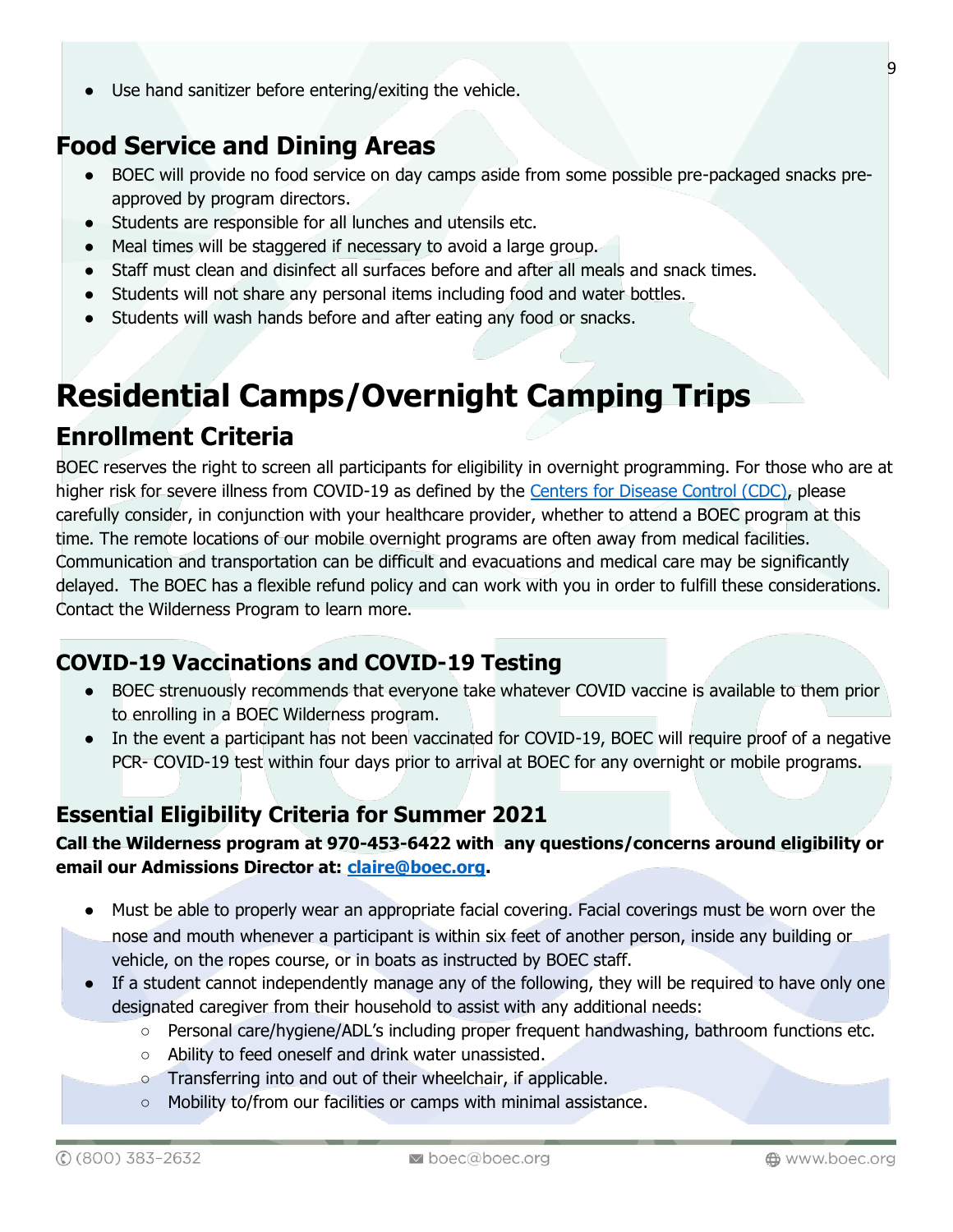- $\circ$  Behavior management that requires prolonged close contact (i.e. any actions exceeding 15 minutes spent within 6 feet of the student).
- Any student or approved assistant must pass a symptom and exposure screening at the entrance of any BOEC program facility.
	- An approved assistant must show proof of vaccination, or proof of a negative PCR- COVID-19 four days prior to arrival at BOEC.
- Participants and their assistants will be expected to maintain a minimum 6-foot social distance from others whenever possible.
	- The recommended 6-foot distance may be entered if the time spent in close contact can be limited to 15 minutes or less (per CDC guidelines) for the duration of the day or if the safety of the student is concerned.

## **Before Your Program**

Take steps to limit your exposure to COVID-19for 14 days prior to your program:

- Physical distancing.
- Frequent hand washing.
- Monitoring for COVID-19 symptoms.
- Arrange to take a PCR COVID-19 test four days before you begin travel for your course.

Traveling to BOEC:

- Wash your hands often.
- Avoid touching your eyes, nose, and mouth.
- Keep six feet of distance from others.
- Wear a mask when in public.
- Carry and use sanitizing wipes to clean surfaces you come in contact with.
- Cover coughs and sneezes.
- Avoid dine-in restaurants.

\*Do not travel to the BOEC if you have COVID-19 symptoms (cough, shortness of breath or difficulty breathing, fever, chills, muscle pain, sore throat, or new loss of taste or smell), have in the past 14 days been in close contact with someone suspected or confirmed as having COVID-19, or if you are confirmed or suspected as having COVID-19 in the past 14 days.

## **Things to Expect**

- Inform us of any COVID-19 symptoms you experience before, during, or after your program or if you have tested positive for COVID-19 within 14 days prior to your program or within 5 days after the final day of your BOEC program.
- All students must supply their own reusable/washable face coverings (minimum of two). A clean face covering should be used each day of your program; masks may be reused if they are washed. BOEC will have extra in case of necessity. Masks will be required as follows:
	- o At the gathering/meeting place for your course.
	- o When entering any building.
	- $\circ$  Traveling in a vehicle.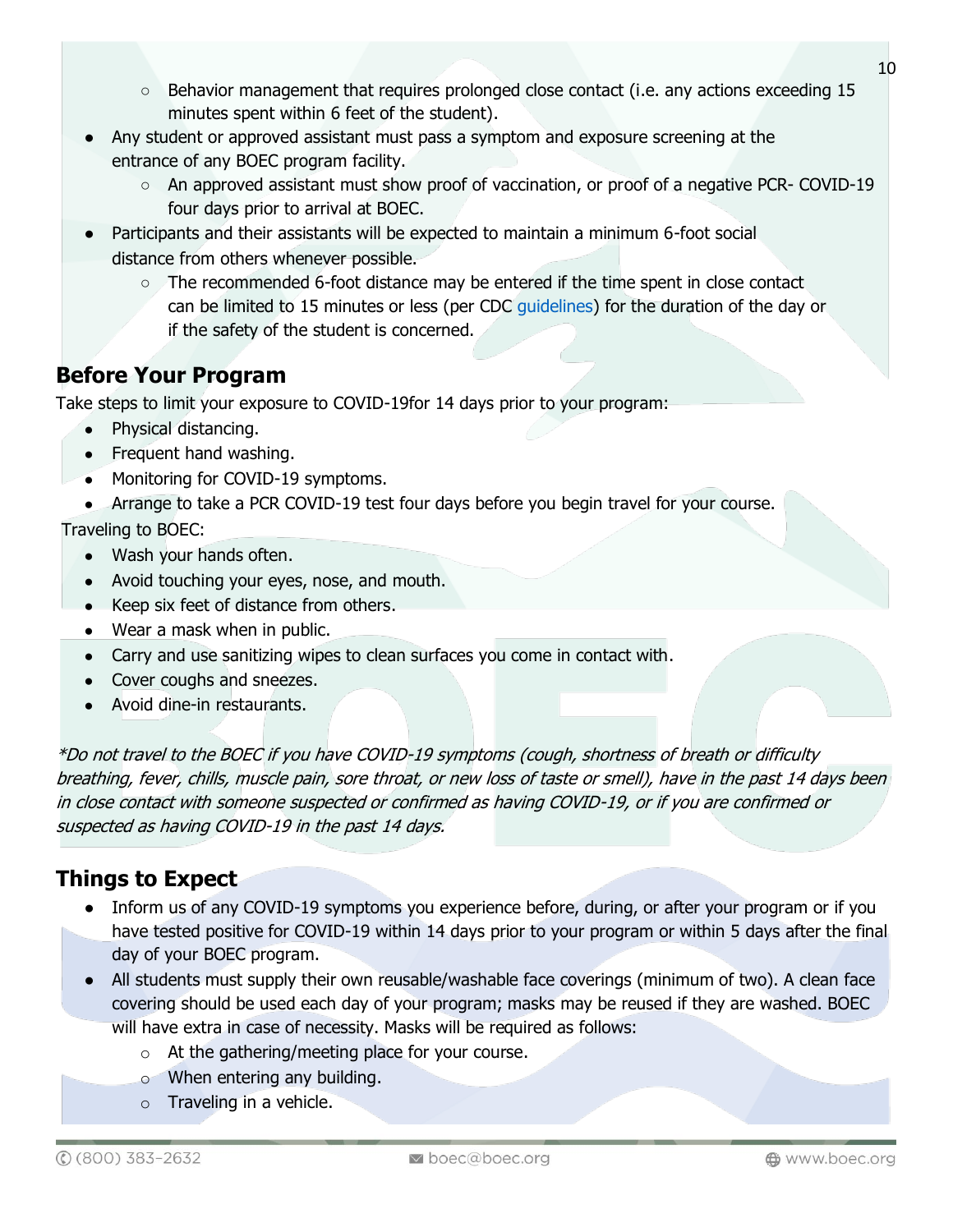- $\circ$  While in flat-water sections between rapids in a paddle raft when six feet of physical distancing from other households or cohorts can't be achieved.
- $\circ$  When approaching another group on the river/trail.
- o In the food line for breakfast, lunch, and dinner.
	- BOEC does not generally require a face covering when in/on a boat in part due to the additional risk to a person's airway if they swim or get their face-covering wet. We prefer students wear their mask while loading and unloading and then can take them off/down once launched. However, face coverings should be accessible while on the river and may be required in flat-water sections while riding in a paddle raft with other households.
- A temperature check and review of screening questions will be required before anyone is allowed into the meeting area for your program and on a daily basis on multi-day trips.
- Whenever possible, maintain a physical distance of at least six feet from BOEC staff and other people who are not part of your household or cohort.
- Generally, when at least six feet of distance isn't possible, a properly-worn face covering will be required, including anywhere the program gathers as a group, in vehicles, and in food lines (if applicable).
- BOEC will be minimizing the number of households or cohort members per boat with limited mobility between rafts, inflatable kayaks (duckies), and SUPs during the day.
- Personal gear will be assigned for the whole trip, clearly marked and distinguishable from others (PFD, helmet, dry bags, tent, sleep, sleeping pad, etc.).
- Frequent & thorough hygiene practices like hand washing and reducing or eliminating shared items.
- No handshakes, high fives, fist bumps, or hugging with anyone outside your household or cohort.

#### **Sleeping Arrangements**

- No students will share a tent unless part of the same household. Individual tents will be provided.
	- $\circ$  Masks will not be required in tents; anytime a student leaves their tent a mask will be worn.
	- o Large canvas tents will be arranged based on square footage with head to toe and 6 foot separation.
- Griffith room bunks will be separated head to toe with 6 feet separating students unless part of the same household.
	- $\circ$  Masks will not be required while sleeping; anytime a student leaves their bed a mask will be worn.
	- $\circ$  Old Cabin arrangements will be based on square footage and head to toe and 6 foot separation.

## **Outdoor Hand Washing**

- In addition to convenient locations for two to three foot pump-operated hand wash stations at every camp or outdoor activity location, along with a heavy emphasis on their required use, we also bring a supply of hand sanitizer everywhere.
- The soap and water hand wash system will be set-up first when arriving in camp or activity location and will remain available for the duration of the stop.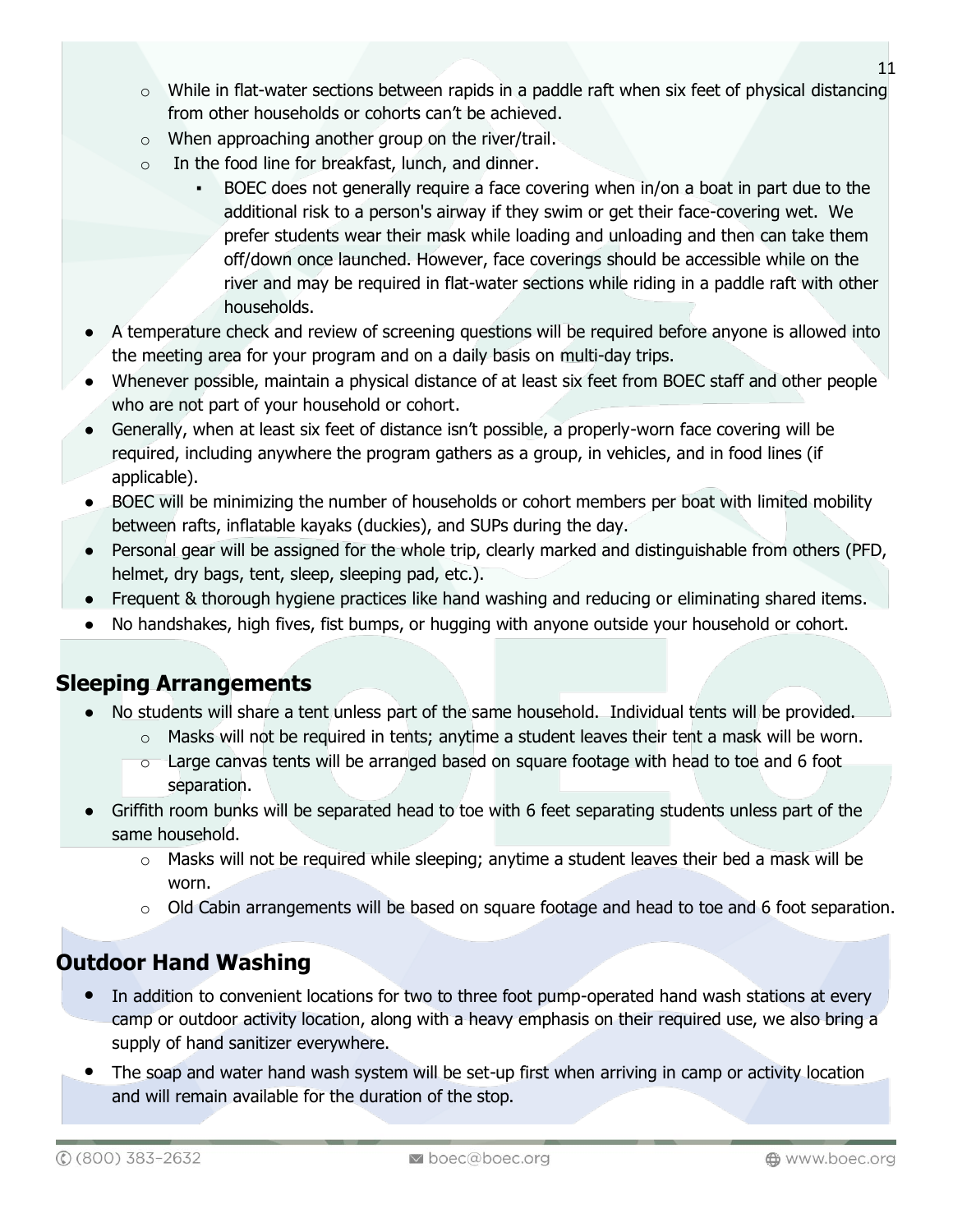- Hand wash water sourced from the river will be treated with bleach (or similar) to 100ppm.
- Handwashing stations will be set up at the entrance to toilet facilities, near the kitchen area, and near the communal or group area (within 25 feet, or in the most convenient and obvious location).
- Additionally, each boat or guide will be equipped with hand soap and/or hand sanitizer.

## **Food Service Protocols**

- When packing, preparing, or otherwise handling food or beverages, staff will wear face masks and adhere to applicable local, state, and federal food handling requirements.
- At camp or in any BOEC facility, no congregation will be allowed in the kitchen.
- All prepping surfaces will be disinfected with wipes or disinfectant spray pre and post prep.
- There will be special attention and enhanced efforts of sanitation during the food pack, while preparing food during a trip, and while serving students.
- In contrast to traditional BOEC programs, family style serving will not be allowed.
- Students will not be allowed to serve their own meals unless designated by BOEC staff.
- Students MUST maintain physical distance of 6 feet or more indoors or out. Masks can only be removed for eating once physical distance is achieved.
- Proper hand washing and sanitizing will be required before any food is consumed.

### **Gear cleaning procedures**

- Tents and sleeping pads will be sanitized and/or cycled out of use for 24 hours between trips.
- Dry bags are washed and sanitized between trips.
- Sleeping bags, sleeping bag liners, and pillow cases will be laundered after every trip.
- PFDs, helmets, paddles, wetsuits, and splash jackets are to be washed and sanitized after each trip and hung to dry outside.
- All other outdoor gear including ropes, carabiners, harnesses, etc. will be sanitized per manufacturer's recommendations or cycled out of use for 24 hours between groups.

## **Unexpected Symptoms or Illness on an Overnight Program**

If a participant develops symptoms of COVID-19, they will be isolated from the group. Staff will seek medical advice and follow our COVID-19 illness guidelines, which may include sending the participant home from the BOEC program site or evacuation from the field. If a student is sent home, it is unlikely they will be able to rejoin their course due to timing, remoteness and logistics.

#### **Patient Care & Management for Participant or Staff with Positive Symptoms Camping or on the River**

- The symptomatic person will immediately be physically distanced (at least six feet) from others and required to wear a mask for the remainder of the trip without question.
- Family members and friends who are within the household with the person who displayed positive symptoms will also be placed on a separate raft or away from other campers and required to wear a face covering.
- Temperature and pulse oximeter (when available) testing will be increased to twice daily.
- We will consult with local agencies on availability and justification for evacuation. If this is not feasible, they will be isolated from others for the remainder of the trip.